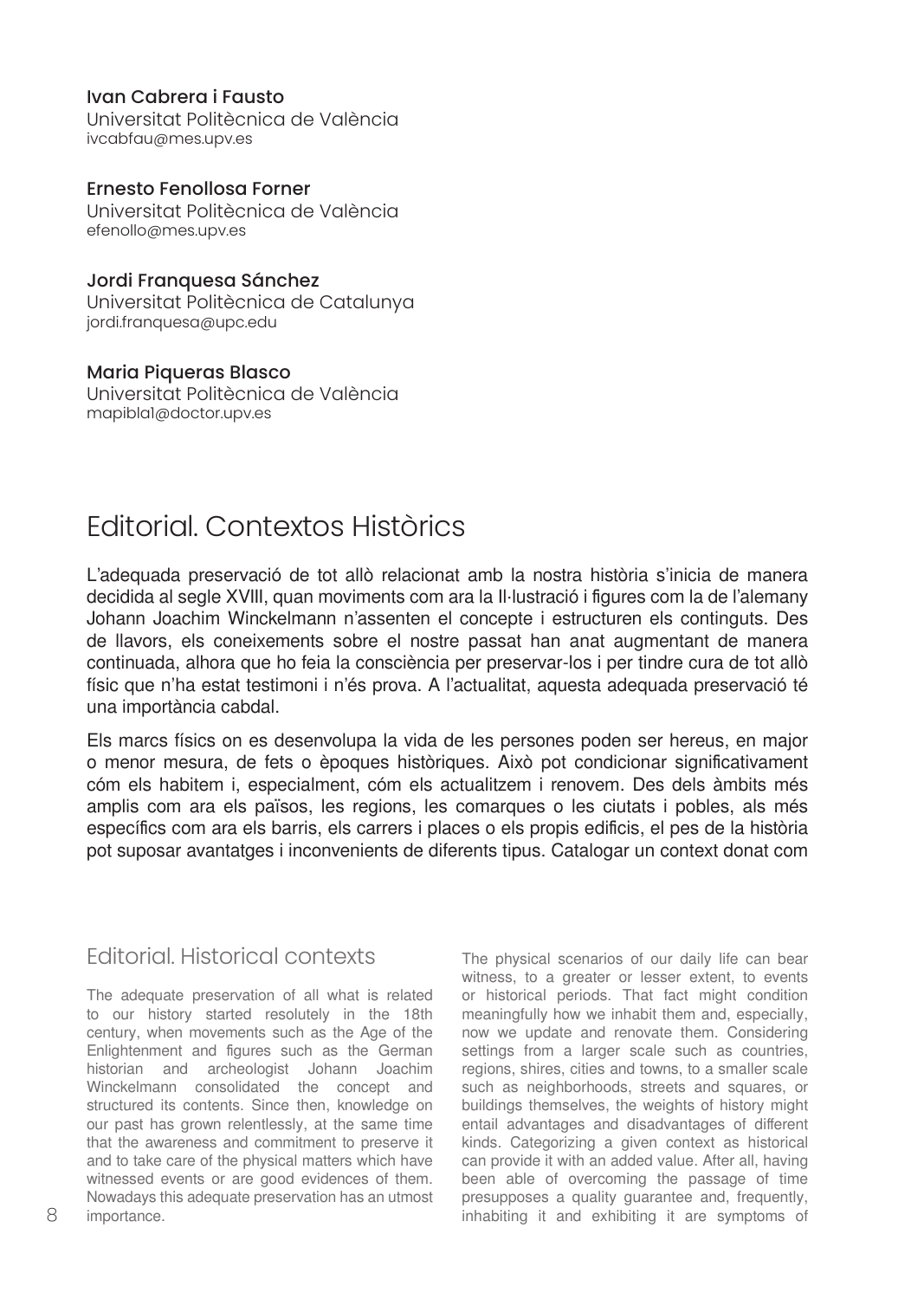a històric pot suposar-li un valor afegit. Per començar, haver estat capaç de superar el pas del temps li pressuposa ja un aval de qualitat i, sovint, habitar-lo i exhibir-ne el fet poden ser símptomes de qualitat o, fins i tot, de prestigi. Però paral·lelament, els contextos històrics solen ser sinònims de normatives estrictes i el proteccionisme associat sol minvar la capacitat d'intervenció i renovació a vegades de manera incomprensible. Eixa sensació de risc associada a no poder dotar d'uns estàndards d'habitabilitat, qualitat i seguretat necessaris per a que eixos contextos històrics segueixin sent atractius o capaços d'oferir als seus habitants unes condicions adequades no és l'única vessant negativa. Fenòmens com ara la gentrificació o l'arribada d'un turisme massiu poden desdibuixar una vida diària íntimament lligada als espais que l'acullen.

L'indubtable interès de totes aquestes qüestions i el protagonisme creixent que estan prenent en l'àmbit acadèmic i professional de l'arquitectura han propiciat que el número 1 de la nova revista de recerca "ANUARI d'Arquitectura i Societat" estiga dedicat als contextos

genuine quality and, even of prestige. However and simultaneously, historical contexts usually are synonyms of strict regulations and the associated protectionism usually protectionism frequently declines the capacity of intervening and renovating, occasionally in an incomprehensible manner. That sensation of risk, which is associated to not being able of providing the adequate habitability, quality and safety standards for making these historical contexts still attractive and capable of offering their inhabitants the right conditions, is not the only negative facet. Phenomena such as gentrification or the arrival of massive tourism can blur a daily life which is closely linked to the spaces that host it.

The undoubted interest of all these questions

and the growing prominence acquired in the architectural academic and professional sphere have favored the fact that the issue #1 of the new research journal "ANUARI d'Arquitectura i Societat" focuses on historical contexts. The matter and the opportunity for publishing their findings did catch the attention of a good bunch of researchers from all over the world. Readers will have the change to enjoy those papers that, in the view of reviewers, are interesting, have quality, and have followed the advice and suggestions for amendments provided. Authors affiliated to up to sixteen different university institutions from Spain, the United States, Italy, Mexico and Turkey will expose in the next pages the results of their research related to historical contexts.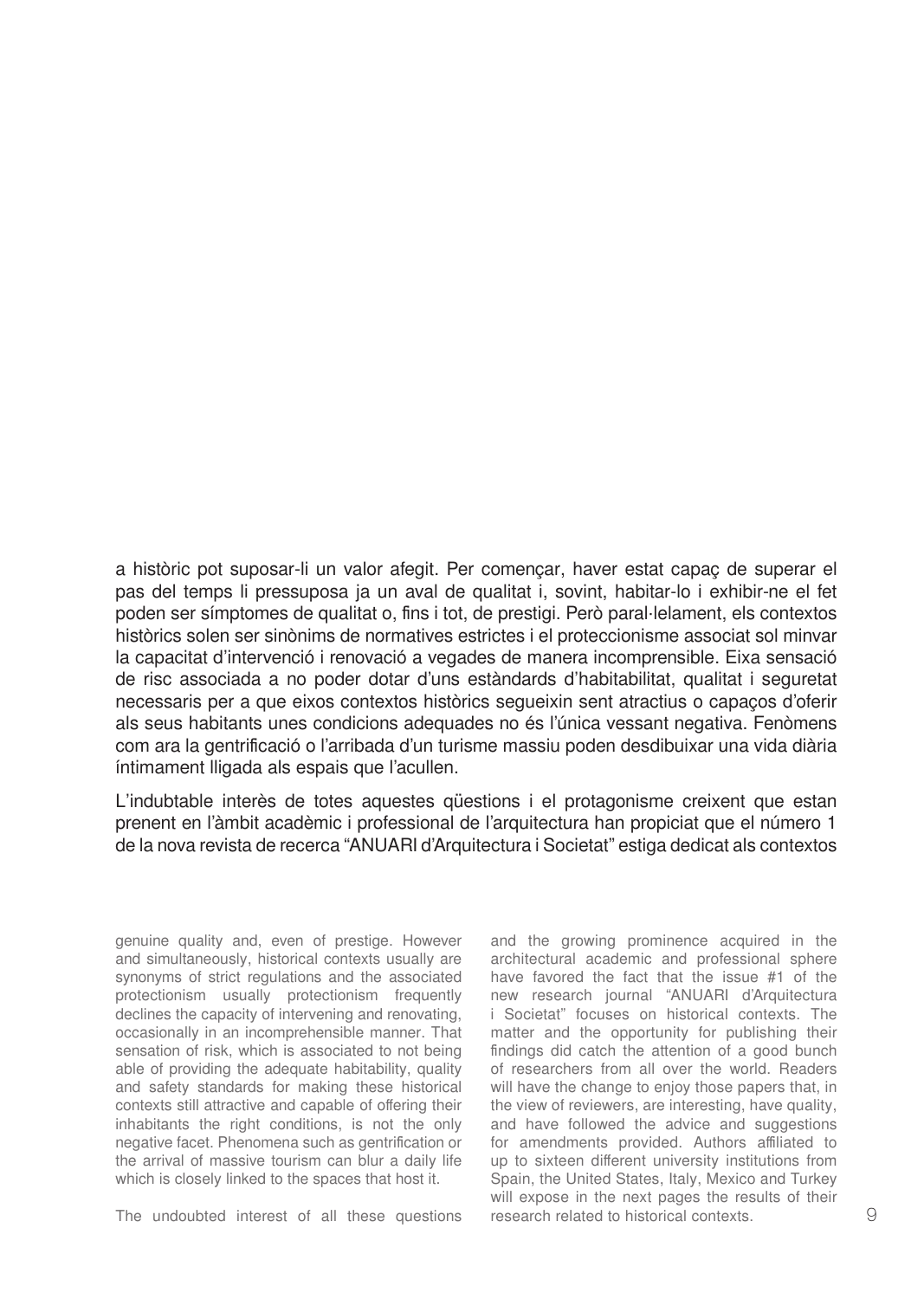històrics. La matèria i l'oportunitat de publicar les seues troballes han estat capaces de suscitar l'interès d'un bon grapat d'investigadores i investigadors d'arreu del món. El lector podrà gaudir ara d'aquells articles que, al parer de revisores i revisors, tenen interès i qualitat i han observat els seus consells i correccions. Autores i autors de fins a setze institucions universitàries diferents d'Espanya, Estats Units, Itàlia, Mèxic i Turquia, ens exposaran a continuació els resultats de la seua recerca relacionada amb els contextos històrics.

Álvaro Leonardo Pérez exposa com la vida en la Manila de finals de segle XIX i principis del XX va modelar la carrera professional del malagueny Abelardo Lafuente Almeda i del seu primogènit Abelardo Lafuente García-Rojo. Dècades després, el més jove es convertiria en el primer i únic arquitecte espanyol a la Xina i va desenvolupar una efervescent trajectòria a la ciutat de Shanghai de la qual encara són testimoni un bon grapat d'edificis.

Michele Caja explica de manera brillant determinades reconstruccions de centres històrics d'Alemanya destruïts o danyats durant la Segona Guerra Mundial seguint les premisses del Moviment Modern. Anys després, algunes d'eixes intervencions estan rectificant-se o eliminantse per deixar pas a altres que, seguint criteris més contemporanis, són més respectuoses amb la petjada de la història dels espais que les acullen, com ara el centre de Lübeck.

Pedro Casariego, Jordi Boixader, Vicenç Sarrablo i Josep Maria Pons fan una revisió històrica des de principis del segle XIX fins als anys 60 del segle XX a la ciutat de Barcelona. Fixen el seu interès en la relació entre les característiques més rellevants de la societat en diferents períodes, propiciades per determinats fets històrics, i l'arquitectura que els hi dóna resposta, amb interessants apreciacions sobre el fenomen del barraquisme propi del darrer període analitzat.

Clara Bujella posa també la seua mirada en la ciutat de Barcelona, més concretament en l'experiència personal de dues persones i el seu habitatge. El relat subjectiu que recull com han adaptat la seua llar a les necessitats pròpies de cada episodi de la seua vida personal es contextualitza amb dades objectives pròpies de la història de la ciutat i la seua àrea metropolitana.

Álvaro Leonardo Pérez exposes how life in Manila at the end of the 19th century and beginning of the 20th century modelled the professional career of Malaga-born Abelardo Lafuente Almeda and his firstborn Abelardo Lafuente García-Rojo. Decades after, the youngest Lafuente would become the first and only Spanish architect in China and developed an enthusiastic career path in the city of Shanghai, which still preserves a good bunch of his buildings as evidences.

Michele Caja explains brilliantly certain reconstructions of historical centers in German cities destroyed or damaged during World War II, following the premises of Modernism. Years later, some of these interventions are being rectified or removed in order to allow the chance of building new ones that by following contemporary criteria have revealed themselves as much more respectful with the historical print of the spaces which host them, such as the center of Lübeck.

Pedro Casariego, Jordi Boixader, Vicenç Sarrablo and Josep Maria Pons perform a historical review from the beginning of the 19th century to the end of the 1960s in the city of Barcelona. They place the spotlight in the relationships between the most relevant characteristics of society in different periods –propitiated by certain historical episodes- and the architecture which has responded consequently, with interesting comments on the phenomenon of barraquisme, typical of the last period analyzed.

Clara Bujella casts her eye upon the city of Barcelona as well, specifically in the personal experience of two people and their home. The subjective story which narrates how their place has been adapted to the needs of each episode of their personal life is contextualized with objective data connected to the history of the city and its metropolitan area.

Marcel·lí Rosaleny Gamón shows the results of his research on the Valencian barrack. He explains its origins and the existing connections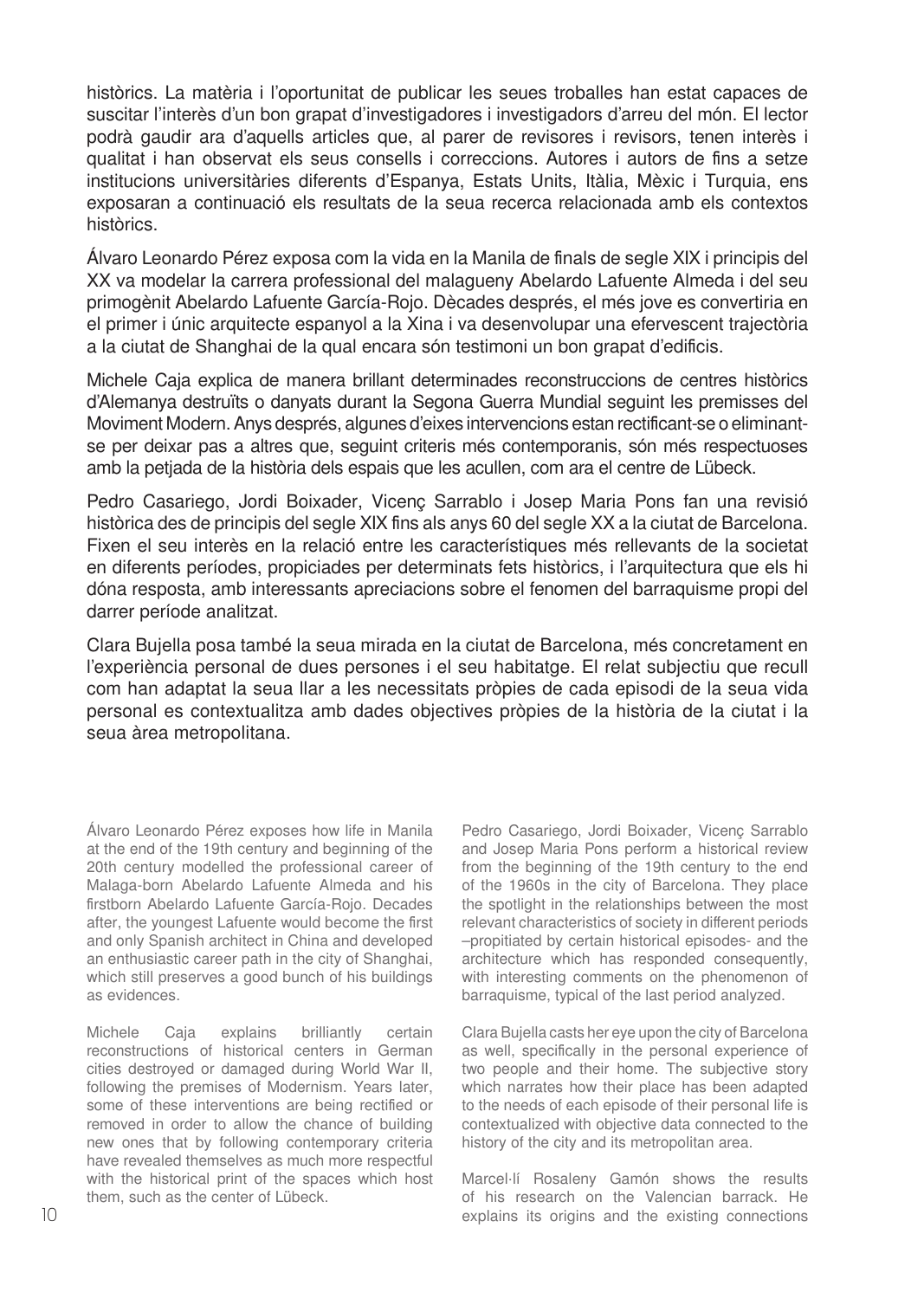Marcel·lí Rosaleny Gamón aporta els resultats de la seua recerca sobre la barraca valenciana. Explica els seus orígens i la connexió existent entre les seues tècniques constructives i els recursos materials i econòmics del context físic i històric que les va veure nàixer i convertir-se en una tipologia relativament habitual fonamentalment a la comarca de l'Horta. Són molt interessants les seues aportacions sobre la seua resiliència i les seues possibilitats de futur.

Kelsey Williamson, Antonio Martínez-Molina i William Dupont ofereixen la seua visió sobre els riscos d'implementació de les tecnologies modernes, en aquest cas, les pròpies de calefacció, ventilació i condicionament de l'aire, en edificacions històriques erigides amb sistemes constructius que no sempre poden acollir-les adequadament. Ho fan arran de les conseqüències de la utilització d'aquesta tecnologia en un edifici de gairebé dos segles i mig d'antiguitat, situat a Texas i protegit per l'UNESCO.

Vicente Gabriel Pascual Montell posa en valor la figura de l'arquitecte i acadèmic valencià Vicent Gascó Masot, que al segle XVIII va projectar tot un seguit d'obres públiques i urbanístiques a Xàtiva. Ho va fer en un context on la ciutat creixia i requeria noves infraestructures, però on qualsevol actuació s'havia de dur endavant sota el control d'instàncies acadèmiques i governatives no sempre amables amb una vila que havia estat un focus de resistència pocs anys abans.

Salvatore Rugino pren la temàtica de la relació dels espais que habitem i la història que tenen associada des d'un punt de vista plenament teòric. Analitza com en el passat les estructures socials i espacials i els llenguatges arquitectònics reconeguts van donar respostes adequades a les circumstàncies del moment. Però aquestes estructures i llenguatges ja no són capaces de fer-ho en les circumstàncies actuals on ja més que una comunitat som una xarxa.

Aliye Rahsan Karabetca i Sedev Sav exposen els resultats de la seua recerca sobre el fenomen per elles anomenat "façadisme" al districte de Beyoğlu d'Istanbul. Empren aquest mot per definir aquelles intervencions en edificis històrics on s'ha mantingut estrictament la façana per preservar certa qualitat paisatgística a nivell urbà, però on els interiors han estat

between the building techniques employed and the economical and material resources of the physical and historical context which witnessed their appearance and their evolution until becoming a rather usual building typology mainly in the county of l'Horta. His contributions on the resilience and future possibilities of Valencian barracks are worth mentioning.

Kelsey Williamson, Antonio Martínez-Molina and William Dupont offer their view on the risks of implementing modern technologies, namely, heating, ventilation and air conditioning, in historical constructions erected with building techniques which cannot always host them adequately. They draw conclusions in the light of the consequences of employing this technology in a 265-year-old UNESCO World Heritage site located in Texas.

Vicente Gabriel Pascual Montell showcases the figure of the Valencian architect and academic Vicent Gascó Masot, who projected a series of public and urban works in Xativa, Valencia, in the 18th century. He did so in a context of a growing town which demanded new infrastructures, but when any single intervention should be carried out under the control of academic and governmental instances not always kind with a locality which had been a source of resistance just a few years before that.

Salvatore Rugino tackles the topic of the relationship between the spaces which we inhabit and their associated history from a purely theoretical perspective. He analyses how social and spatial structures and the architectural recognized languages provided good responses to their coetaneous circumstances. But these structures and languages are not capable of doing so adequately nowadays since we are not a community anymore but a network.

Aliye Rahsan Karabetca and Sedev Sav expose the results of their research on the phenomenon of what is called by them "facadism" in the district of Beyoğlu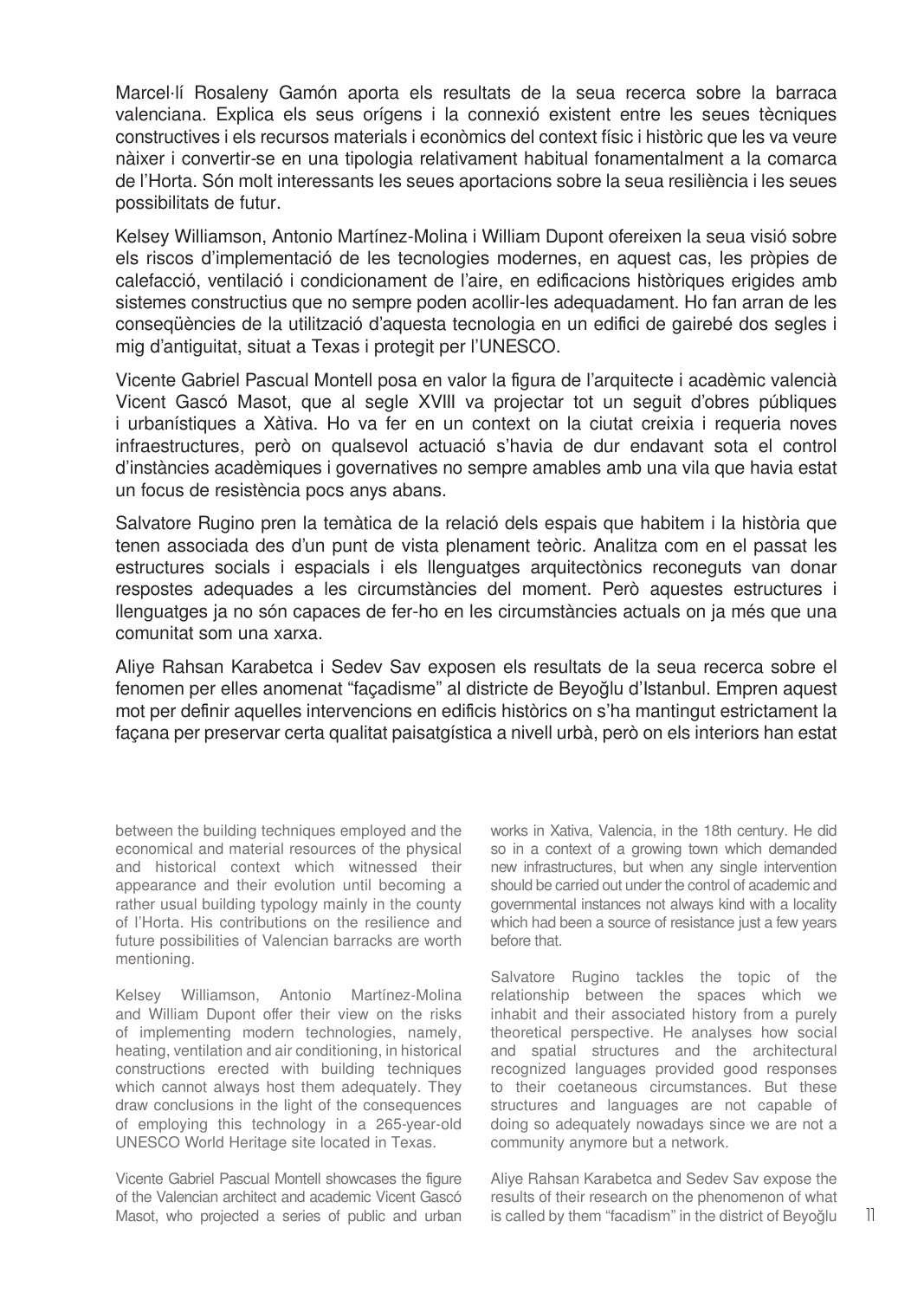completament alterats per adaptar-los a les noves necessitats. Per les autores aquesta praxis revela un respecte insuficient per la memòria i la història.

Giovanna Franco i Stefano Francesco Musso posen el focus en el patrimoni arquitectònic més recent, el corresponent al segle XX. Exposen que la falta de perspectiva que tenim respecte a determinats fenòmens històrics que van tindre associats arquitectures concretes i un insuficientment desenvolupat consens sobre com seleccionar les obres a preservar estan produint l'abandonament o la degradació d'edificis, complexos o espais urbans al seu parer rellevants.

Alessandro Raffa ens endinsa en una vessant ben diferent de l'arquitectura, el tractament del paisatge. Explica com els conreus de vinyes al llarg de la història de la humanitat tenen tres vessants molt importants: estan molt relacionades amb l'economia de la zona, modelen el paisatge d'una manera ben especial i són tremendament sensibles als canvis climàtics. Aquesta darrer circumstància propicia la seua recerca al voltant de com protegir-los actualment emprant com a cas d'estudi uns turons de la regió italiana del Vèneto i protegits per l'UNESCO.

Miguel Ángel Bartorila i Reina Loredo-Cansino ens parlen del valor patrimonial dels centres històrics llatinoamericans. Tradicionalment s'ha posat el focus en la vessant arquitectònica dels mateixos, però no en la seua vessant natural. Això ha portat associada una vulnerabilitat ambiental a molts cascs antics que ara han de corregir-se. Prenen com a exemple el centre històric de Santiago de Querétaro a Mèxic, on un intens treball de recerca recomana la integració d'allò natural en el valor patrimonial.

David Karle centra la seua recerca en el potencial dels drets aeris. Els centres històrics de moltes ciutats amb fortes necessitats de creixement i, per tant, de noves edificacions, podrien acollir aquestes noves construccions sobre alguns edificis històrics no excessivament alts dels seus cascs antics. L'ocupació d'aquests buits edificables al damunt dels edificis, anomenada ús dels drets aeris, és sovint controvertida. L'autor exposa les seues troballes arran de l'estudi d'un cas a l'estat de Nebraska.

in Istanbul. They use this term so as to define those interventions in historical buildings where strictly façades have been kept in order to preserver certain urban landscape quality, but with interiors which have been completely modified in order to adapt them to new needs. For the authors this praxis reveals an insufficient respect for memory and history.

Giovanna Franco and Stefano Franceso Musso place the spotlight on the more recent architectural heritage, namely the one of the 20th century. They explain that our current lack of perspective on certain historical episodes which had specific architectures associated, and an insufficiently developed consensus on how to select those works to preserved are causing the abandonment or the degradation of buildings, complexes or urban spaces which are relevant according to them.

Alessandro Raffa takes us deep into a very different facet of architecture which is working with landscapes. He explains that viticulture has had three very important features along human history: it is very connected with the economy of the area, it models the landscape in a very special manner, and it is extremely sensitives to climate changes. This last circumstance propitiates his research on how to protect vineyard landscapes nowadays, by employing as case studies certain UNESCO hills in the Italian region of Veneto.

Miguel Ángel Bartorila and Reina Loredo-Cansino have written about the heritage values of Latin American historical centers. Traditionally the spotlight has been placed on their architectural side, but not on their natural side. That fact has contributed to an environmental vulnerability in many old towns which needs to be amended. They use as example the historical center of Santiago de Quéretaro in Mexico, where a thorough research works advises to integrate nature within heritage value.

David Karle develops his research on the potential of air rights. Historical centers in many cities with meaningful need of growing and, consequently, demanding new buildings, could host these new constructions on top of some not especially